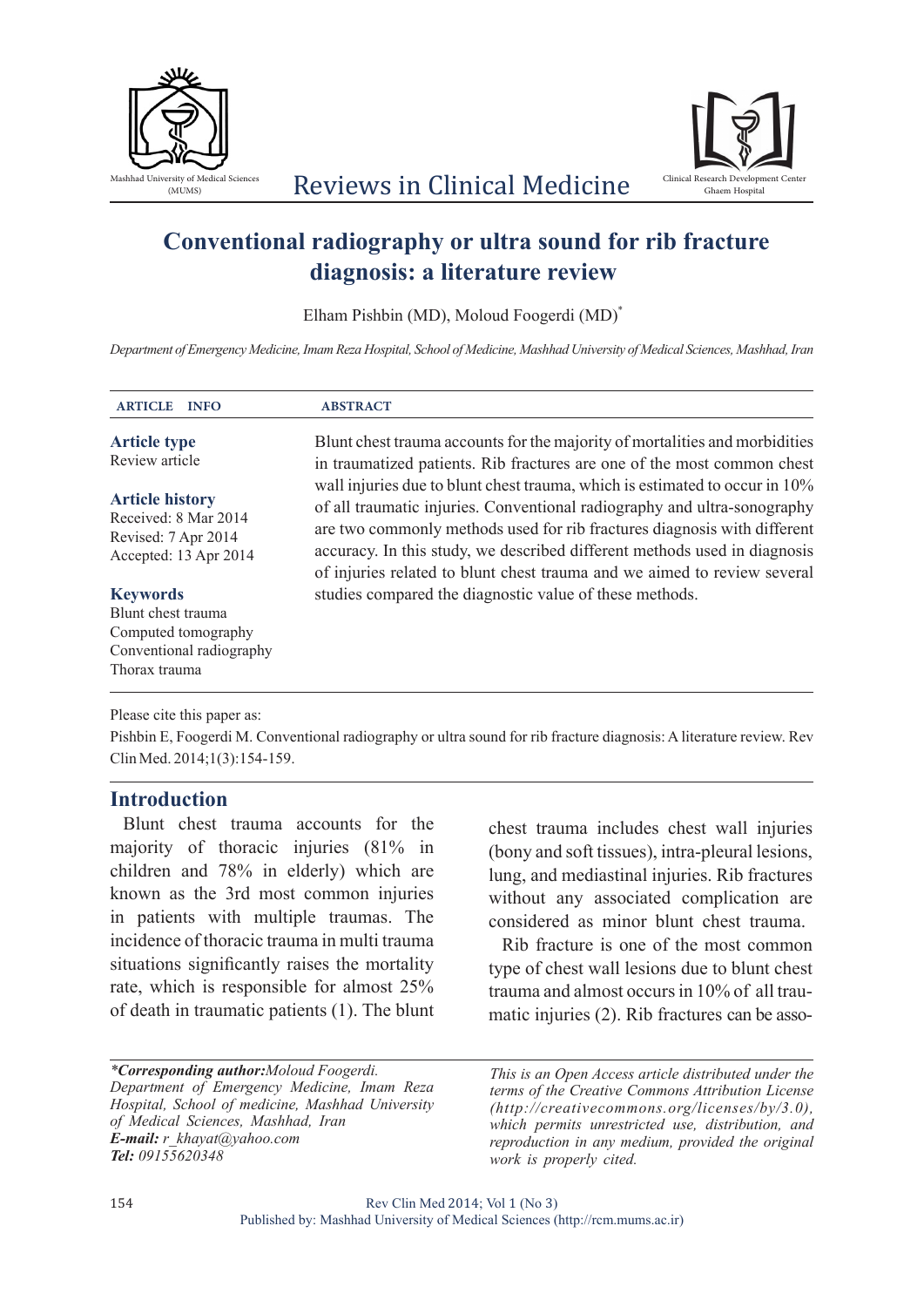ciated with delayed mortality or wide range of morbidity; from a single injury to life-threatening complications (hemothorax, pulmonary contusion, hypoventilation, hypocapnia, hypoxia, atelectasis, pneumonia, cardiovascular injury and etc.). Motor vehicle accidents are the major cause of blunt chest trauma and the consequent rib fractures (63-78%).

Severe complications may occur following blunt chest trauma even with no rib fracture evidence. Due to significant contribution of rib fracture in increasing the morbidity and mortality rate, accurate diagnosis of injuries is a clinical priority. Localization of the rib fracture can be indicative of related injured organ. The incidence of first and second rib fractures is rare and these fractures may lead to life-treating multisystem injuries of spine, lungs, aorta, and vascular system. Injured spleen and liver may happen through lower left and right rib fractures, respectively (3). It has been agreed that the severity of rib fractures consequences has a linear relation with age, ossification level of chest wall, and the number of fractures. Sirmali et al. concluded that appearance of 3 or more fractures in patients, necessities the patient hospitalization and follow-up for pulmonary complications (4).

Children of 0-3 years have flexible ribs that can result in lower incidence of rib fractures compared with adolescents (5). Child abuse is another possible cause for most of the rib fractures in children in addition to motor vehicle accidents (6). It has been reported that in patients younger than 45 years, similar to elderly, 4 or fewer rib fractures could be related with increased risk of severe pulmonary or non-pulmonary complications, or death (7).

#### *Diagnostic strategies*

Considering the mechanism of injury and the clinical signs (breath sounds and crepitation, thorax instability, dyspnea, pain, cyanosis, etc.) can help better diagnosis of trauma and related injuries. Simple chest X-ray (CXR), high frequency ultrasonography, and computed tomography are common methods for rib fracture diagnosis in patients with blunt chest trauma.

#### *Conventional radiography*

Conventional radiography is usually the first step imaging assessment of blunt chest trauma and complications that may need immediate treatments. Radiography of suspected rib fracture patients should be done with postero-anterior (PA), and oblique projections. the patient position and duration of inspiration are important in conventional radiography (8). In some studies, screening with conventional radiography has resulted in normal radiographs with some missed rib fractures or complications. Undetected injuries could be the major cause of mortality and morbidity due to blunt trauma (9,10). So, conventional radiography is not recommended as the best method for the evaluation of thorax bony structures (11).

Routinely, using chest radiographs might have some limitations in providing accurate assessment in situations such as radiography from the obese or older patients with osteoporosis, minor rib fractures, greenstick fractures, cartilage and costochondral separations.

#### *Computed tomography (CT)*

Although CT is not used for the diagnosis of rib fractures, it represents the most accurate data about the number and location of rib fractures and internal related injuries of traumatized patients. CT has advantage to radiography in detection of cartilage fractures which are usually missed by radiography (12). Due to the risk of several internal injuries in first rib fracture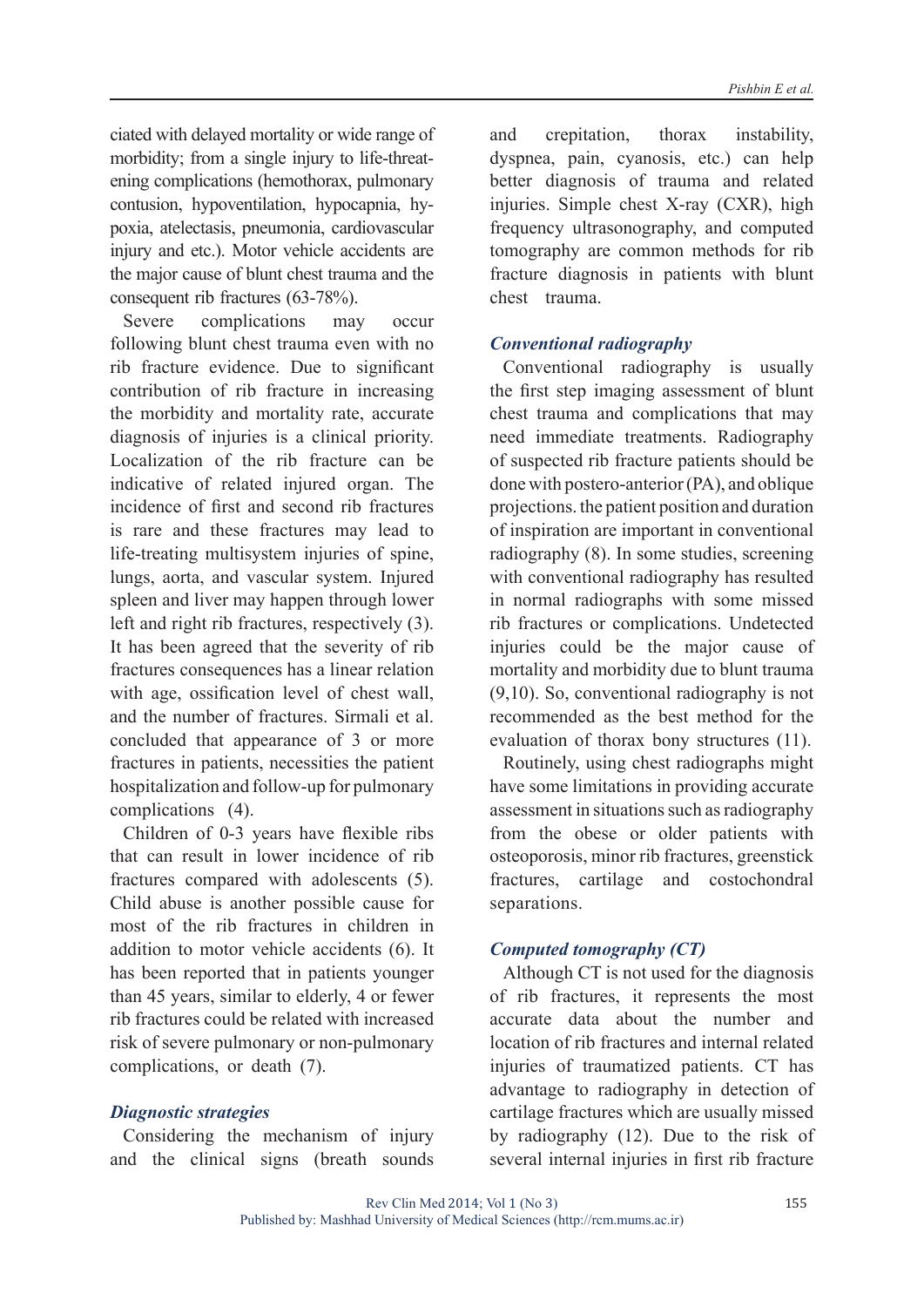situation, CT is suggested to be used for an early diagnosis of fracture in patients with severe thoracic blunt trauma. In the study of Exadaktylos et al., more than 50% of normal conventional radiographs revealed severe injuries following CT scans; 8% of them showed lethal aortic injuries. Based on high accuracy, decreased scanning duration, and ease of use, CT is strongly recommended to be applied routinely after initial assessment of patients for chest blunt trauma diagnosis. In these studies, it is recommended to use conventional radiography only for the follow-up period (13).

Based on several studies, CT is more effective and accurate than conventional radiography in detecting internal injuries of the pleural space (pneumothorax, hemothorax) (14,15), lungs (lung herniation, pulmonary contusion, and laceration) (16,17), airways (bronchial and tracheal lacerations, and esophagus injuries) (18- 20), pericardial space, heart valves and chambers, vascular system, diaphragm (21- 24), chest wall (rib, scapula, and sternal fractures, sternoclavicular dislocation, flail chest) (25-27).

### *Ultra-sonography*

This is a highly sensitive method, which is increasingly used in the process of blunt chest trauma assessment. Ultrasound (US) is a non-invasive diagnostic method used for diagnosis of pulmonary, pleural, mediastinal diseases, or in emergency conditions (28). In comparison with other diagnostic methods, US has higher sensitivity than conventional radiology and in contrast with CT, it is a non-invasive method which does not use radiation or any radio-contrast agents and can be applied at any time or place for patients at any age, during pregnancy period, or renal damages. Rib fractures as the most common resultant of blunt chest trauma can be visualized through

sonography procedure. In this review, we collected studies compared the efficacy of US and radiology in rib fracture diagnosis.

According to Hurley et al., presence of localized pain, plural effusion, pneumothorax, cortical discontinuities, acoustic shadows, reverberation artifacts, and hematoma by ultrasonography can be proposed as the diagnostic criteria for detecting the fractured ribs (29).

Application of radiography and ultrasonography in rib fracture diagnosis has been compared in different studies. Information of the mentioned studies is summarized in Table 1.

Majority of studies have obtained great discrepancy between detection rate of ultrasound and plain radiography and have proposed sonography as the more sensitive method than the conventional radiography in rib fractures detection. Contrary with others, in the study of Hurely et al., with the smaller studied group, ultrasound was not proposed as the gold standard method and its application revealed low superiority to the plain radiography in rib fraction diagnosis. Hurely et al. proposed ultrasound as a time-consuming and painful method which was not comfortable to be performed on traumatized patients with pain and was associated with limited access of transducer to thorax areas such as upper ribs (29-32). In the study of Kara et al. (33), older patients showed higher incidence of bony rib fractures and the frequency of the chondral rib fractures were higher in younger patients. In this study, there was not any significant relation between age, gender, duration of pain, and site of trauma to the prediction of rib fracture.

In considered studies, conventional radiography does not have the capability to detect the costochondral and chondrosternal cartilage fractures which implies the need for more sensitive diagnostic methods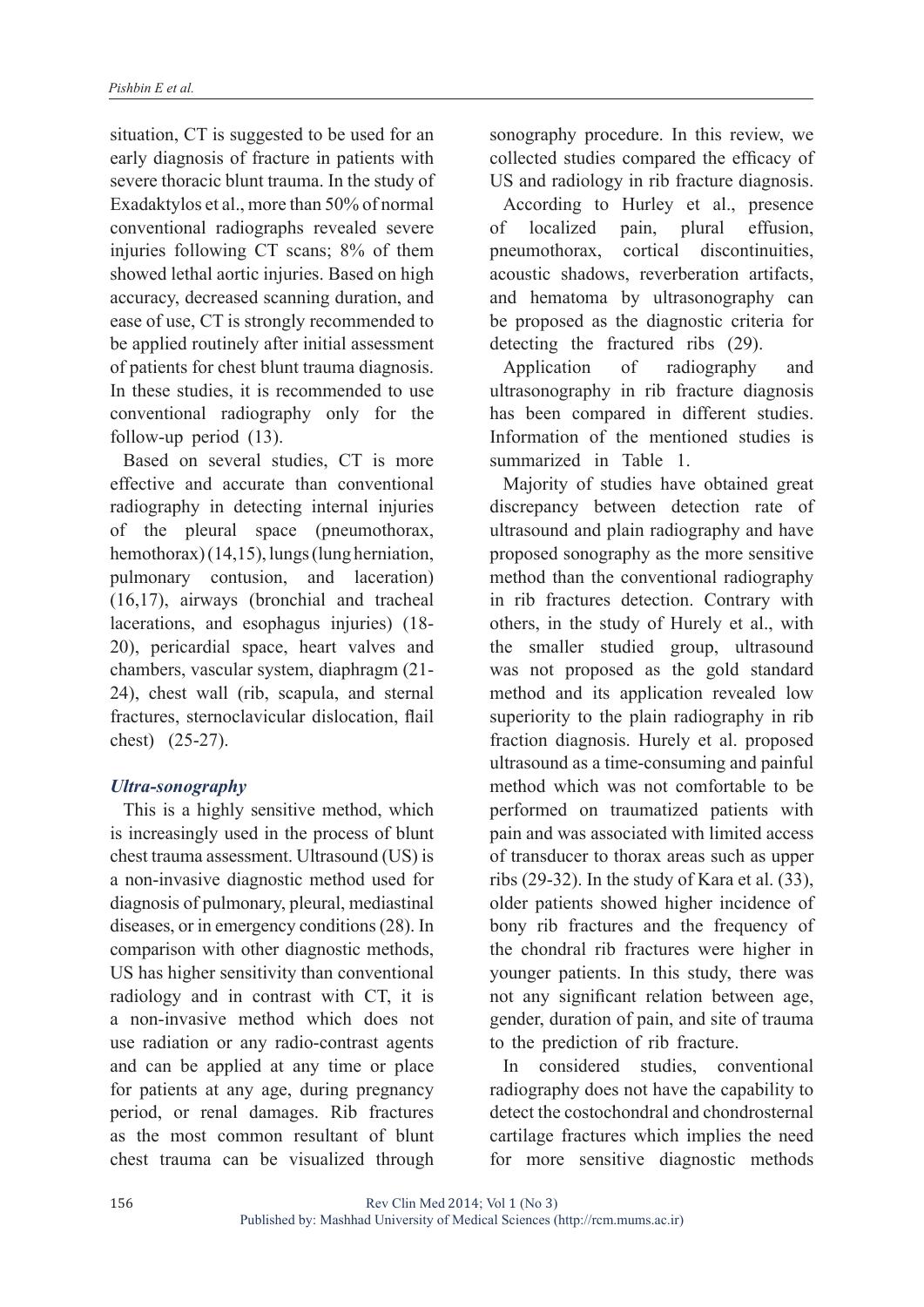| <b>Author</b><br><b>Reference</b><br>Year | <b>Patients characteristics</b>                                            | Conventional radi-<br>ography outcome                                        | <b>Ultrasolography outcome</b>                                                                                      |
|-------------------------------------------|----------------------------------------------------------------------------|------------------------------------------------------------------------------|---------------------------------------------------------------------------------------------------------------------|
| Kara<br>(33)<br>2003                      | Total number: 37<br>male: 27 (73%)<br>female: 10 (27%)<br>age: 16-85 years | No rib fractures                                                             | Rib fracture in 15 (40.5%) of patients-<br>Fracture with subperiosteal hematoma in<br>10 (66.7%) of patients        |
| Turk<br>(34)<br>2010                      | Total number: 20<br>male: 17(85%)<br>female: $3(15%)$<br>age: 25-68 years  | No rib fractures was<br>seen                                                 | 26 rib fractures in 18 $(90\%)$ of patients                                                                         |
| Huley<br>(29)<br>2004                     | Total number: 14<br>male: $11$<br>female: 3<br>age: 16-55 years            | 13 (87%) broken<br>ribs in 10 patients<br>from total 15 sites<br>of fraction | 14 (93%) broken ribs in 10 patients from<br>total 15 sites of fraction                                              |
| Griffith<br>(32)<br>1999                  | Total number: 50<br>male: $33$<br>female: 17<br>age: 24-89 years           | 8 rib fractures in<br>$six(12%)$ of 50<br>patients                           | 83 rib fractures in 39 (78%) of 50<br>subjects 38 (46%) of fractures were<br>associated with a soft tissue hematoma |
| <b>Bitschnau</b><br>(31)<br>1996          | Total number: 80<br>male: $45$<br>female: 35<br>average age: 50.4<br>years | 37 rib fractures in 21<br>$(26%)$ patients                                   | 75 rib fractures in 41 $(51\%)$ of patients                                                                         |
| Rainer TH<br>(35)<br>2004                 | Total number: 88                                                           | 23.7% of rib fractures                                                       | 80.3% of rib fractures                                                                                              |
|                                           | 10 years old mini-<br>mum age                                              |                                                                              |                                                                                                                     |

**Table1**. Studies compared the ultrasound and radiography in rib fracture

(33,34). Kara et al. also mentioned that obesity and large breasts are factors that reduce the quality of ultrasonography diagnosis and US is not able to visualize the subscapular ribs and the infraclavicular parts of the ribs (33).

In the study of Griffith et al., ultrasonography revealed 10 times more fractures and 6 times more patients with fractures than radiography. Using higher resolution transducer and low weight patients have been proposed to be related with higher detection rate of ultrasonography than conventional radiography (32). Bitschnau et al., in 1996, diagnosed the rib fracture in 58% of total patients through ultrasound and in 30% of total patients through plain radiography; almost 2 times as many patients in ultrasound as radiography (31).

According to literature, conventional radiography is not reliable as a sole method in rib fractures diagnosis process. In most of the studies, ultrasonography has showed more sensitivity than conventional radiography, more accessibility, and no radiation compared with computed tomography, which is recommended to be used routinely in patients suspected of rib fractures.

### **Conclusion**

The acceptable practice of rib fracture detection is recommended to start with the evaluation of the event history, performing clinical examinations, using plain radiography, and eventually ultrasound for detecting the fractures which was not observed through conventional radiography. Based on compared studies, ultrasound has not been proposed as the universal gold standard technique to be used routinely in rib fracture diagnosis. Further studies are required to obtain the most comprehensive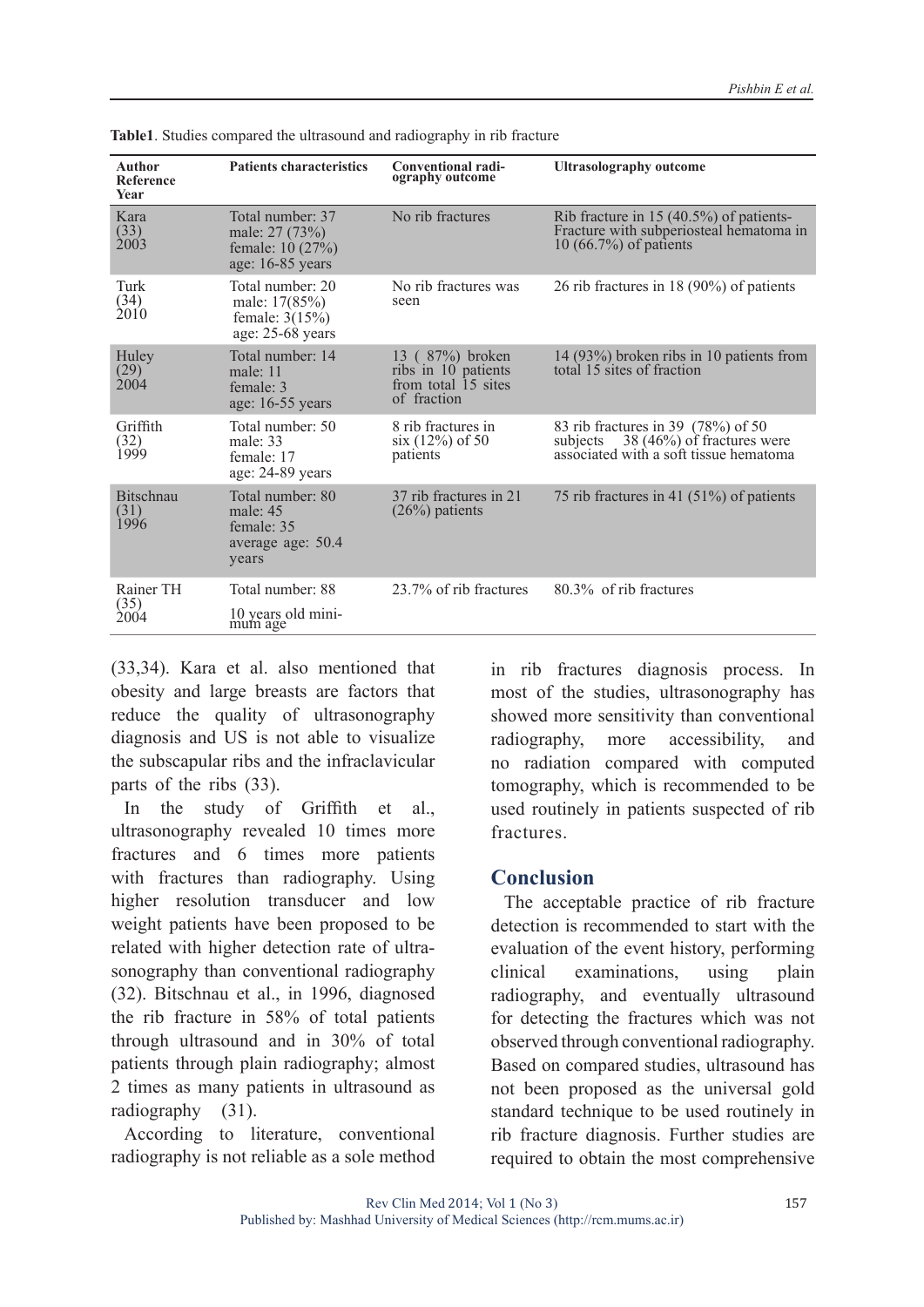data on diagnostic value of ultra-sonography.

# **Acknowledgement**

We would like to thank Clinical Research Development Center of Ghaem Hospital for their assistant in this manuscript. This study was supported by a grant from the Vice Chancellor for Research of the Mashhad University of Medical Sciences for the research project as a medical student thesis with approval number of 910358.

## **Conflict of Interest**

The authors declare no conflict of interest.

### **References**

- 1. Kaewlai R, Avery LL, Asrani AV, et al. Multidetector CT of blunt thoracic trauma. Radiographics. 2008;28:1555-1570.
- 2. Ziegler DW, Agarwal NN. The morbidity and mortality of rib fractures. J Trauma. 1994;37:975-979.
- 3. Middleton C, Edwards M, Lang N, et al. Management and treatment of patients with fractured ribs. Nurs Times. 2003;99:30-32.
- 4. Sirmali M, Turut H, Topcu S, et al. A comprehensive analysis of traumatic rib fractures: morbidity, mortality and management. Eur J Cardiothorac Surg. 2003;24:133-138.
- 5. Crankson SJ, Fischer JD, Al-Rabeeah AA, et al. Pediatric thoracic trauma. Saudi Med J. 2001;22:117-120.
- 6. Berdon WE, Feldman KW. A modest proposal: thoracic CT for rib fracture diagnosis in child abuse. Child Abuse Negl. 2012;36:200-201.
- 7. Testerman GM. Adverse outcomes in younger rib fracture patients. South Med J. 2006;99:335-339.
- 8. Danher J, Eyes BE, Kumar K. Oblique rib views after blunt chest trauma: an unnecessary routine? Br Med J (Clin Res Ed). 1984;289:1271.
- 9. Wootton-Gorges SL, Stein-Wexler R, Walton JW, et al. Comparison of computed tomography and chest radiography in the detection of rib fractures in abused infants. Child Abuse Negl. 2008;32:659-663.
- 10. Traub M, Stevenson M, McEvoy S,et al. The use of chest computed tomography versus chest X-ray in patients with major blunt trauma. Injury. 2007;38:43-47.
- 11. Carpenter AJ. Diagnostic techniques in thoracic trauma. Semin Thorac Cardiovasc Surg. 2008;20:2-5.
- 12. Malghem J, Vande Berg B, Lecouvet F, et

al. Costal cartilage fractures as revealed on CT and sonography. AJR Am J Roentgenol. 2001;176:429-432.

- 13. Exadaktylos AK, Sclabas G, Schmid SW, et al. Do we really need routine computed tomographic scanning in the primary evaluation of blunt chest trauma in patients with "normal" chest radiograph? J Trauma. 2001;51:1173-1176.
- 14. Mayberry JC. Imaging in thoracic trauma: the trauma surgeon's perspective. J Thorac Imaging. 2000;15:76-86.
- 15. Miller LA. Chest wall, lung, and pleural space trauma. Radiol Clin North Am. 2006;44:213-224.
- 16. Wagner RB, Crawford WO Jr, Schimpf PP. Classification of parenchymal injuries of the lung. Radiology. 1988;167:77-82.
- 17. Wanek S, Mayberry JC. Blunt thoracic trauma: flail chest, pulmonary contusion, and blast injury. Crit Care Clin. 2004;20:71-81.
- 18. Chen JD, Shanmuganathan K, Mirvis SE, et al. Using CT to diagnose tracheal rupture. AJR Am J of Roentgenology. 2001;176:1273-1280.
- 19. Wintermark M, Schnyder P. The Macklin effect: a frequent etiology for pneumomediastinum in severe blunt chest trauma. Chest. 2001;120:543-547.
- 20. Strauss DC, Tandon R, Mason RC. Distal thoracic oesophageal perforation secondary to blunt trauma: case report. World J Emerg Surg. 2007;2:8.
- 21. Fulda G, Brathwaite CE, Rodriguez A, et al. Blunt traumatic rupture of the heart and pericardium: a ten-year experience (1979- 1989). J Trauma. 1991;31:167-172.
- 22. Pretre R, Chilcott M. Blunt trauma to the heart and great vessels. N Engl J Med. 1997;336:626-632.
- 23. Mirvis SE, Shanmuganathan K. Diagnosis of blunt traumatic aortic injury 2007: still a nemesis. Eur J Radiol. 2007;64:27-40.
- 24. Shanmuganathan K, Killeen K, Mirvis SE, et al. Imaging of diaphragmatic injuries. J Thorac Imaging. 2000;15:104-111.
- 25. Barnea Y, Kashtan H, Skornick Y, et al. Isolated rib fractures in elderly patients: mortality and morbidity. Can J Surg. 2002;45:43-46.
- 26. Weening B, Walton C, Cole PA, et al. Lower mortality in patients with scapular fractures. J Trauma. 2005;59:1477-1481.
- 27. Wedde TB, Quinlan JF, Khan A, et al. Fractures of the sternum: the influence of non-invasive cardiac monitoring on management. Arch Orthop Trauma Surg. 2007;127:121-123.
- 28. Copetti R, Soldati G, Copetti P. Chest sonography: a useful tool to differentiate acute cardiogenic pulmonary edema from acute respiratory distress syndrome. Cardiovasc Ultrasound. 2008;6:16.
- 29. Hurley ME, Keye GD, Hamilton S. Is ultrasound really helpful in the detection of rib fractures?

158

Rev Clin Med 2014; Vol 1 (No 3) Published by: Mashhad University of Medical Sciences (http://rcm.mums.ac.ir)